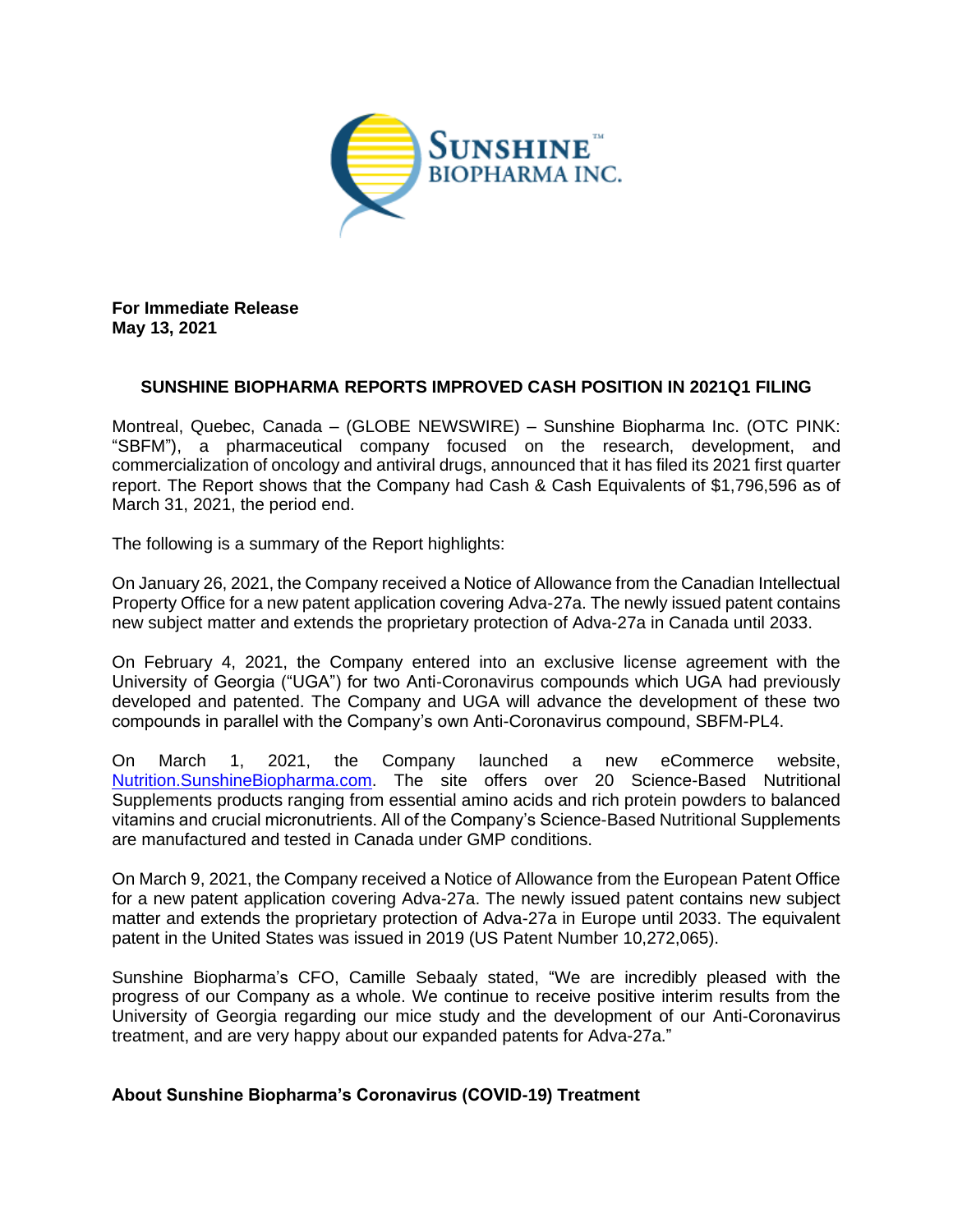Severe Acute Respiratory Syndrome-Coronavirus-2 (SARS-CoV-2) is the causative agent of the ongoing COVID-19 pandemic that has claimed the lives of over 3.3 million people worldwide since it first appeared in December 2019. There are currently no drugs that can effectively arrest replication of the virus in people who have contracted the illness. Sunshine Biopharma has completed the synthesis of four potential inhibitors of PLpro and subsequently identified a lead compound, SBFM-PL4. On February 1, 2021, Sunshine Biopharma entered into an exclusive license agreement with the University of Georgia for two Anti-Coronavirus compounds which the University of Georgia had previously developed and patented. The Company is currently advancing the development of these two compounds in parallel with its own SBFM-PL4 by conducting a transgenic mice study in collaboration with the University of Georgia, College of Pharmacy. The mice being used in the study have been genetically engineered to express the human angiotensin-converting enzyme 2 (hACE2) transmembrane protein in their lungs making them susceptible to lethal infection by SARS-CoV-2. The SARS-CoV-2 virus uses the hACE2 receptor to gain entry into human cells to replicate. The goal of the study is to determine if these protease inhibitors will protect the hACE2-transgenic mice from disease progression and death following infection with SARS-CoV-2. Should these mice studies prove successful, Sunshine Biopharma plans to submit the results to the FDA for authorization to conduct testing on actual COVID-19 patient volunteers in a Phase I clinical trial setting.

## **About Sunshine Biopharma's Adva-27a Anticancer Drug**

In addition, to working on the development of a treatment for COVID-19, Sunshine Biopharma is engaged in the development Adva-27a, a unique anticancer compound. Tests conducted to date have demonstrated the effectiveness of Adva-27a at destroying Multidrug Resistant Cancer Cells, including Pancreatic Cancer cells, Small-Cell Lung Cancer cells, Breast Cancer cells, and Uterine Sarcoma cells. Clinical trials for Pancreatic Cancer indication are planned to be conducted at McGill University's Jewish General Hospital in Montreal, Canada. Sunshine Biopharma is owner of all patents and intellectual property pertaining to Adva-27a.

## **Safe Harbor Forward-Looking Statements**

*This press release may contain forward looking statements which are based on current expectations, forecasts, and assumptions that involve risks as well as uncertainties that could cause actual outcomes and results to differ materially from those anticipated or expected, including statements related to the amount and timing of expected revenues statements related to our financial performance, expected income, distributions, and future growth for upcoming quarterly and annual periods. These risks and uncertainties are further defined in filings and reports by the Company with the U.S. Securities and Exchange Commission (SEC). Actual results and the timing of certain events could differ materially from those projected in or contemplated by the forward-looking statements due to a number of factors detailed from time to time in our filings with the SEC. Among other matters, the Company may not be able to sustain growth or achieve profitability based upon many factors including but not limited to general stock market conditions. Reference is hereby made to cautionary statements set forth in the Company's most recent SEC filings. We have incurred and will continue to incur significant expenses in our expansion of our existing as well as new service lines noting there is no assurance that we will generate enough revenues to offset those costs in both the near and long term. Additional service offerings may expose us to additional legal and regulatory costs and unknown exposure(s) based upon the various geopolitical locations we will be providing services in, the impact of which cannot be predicted at this time.*